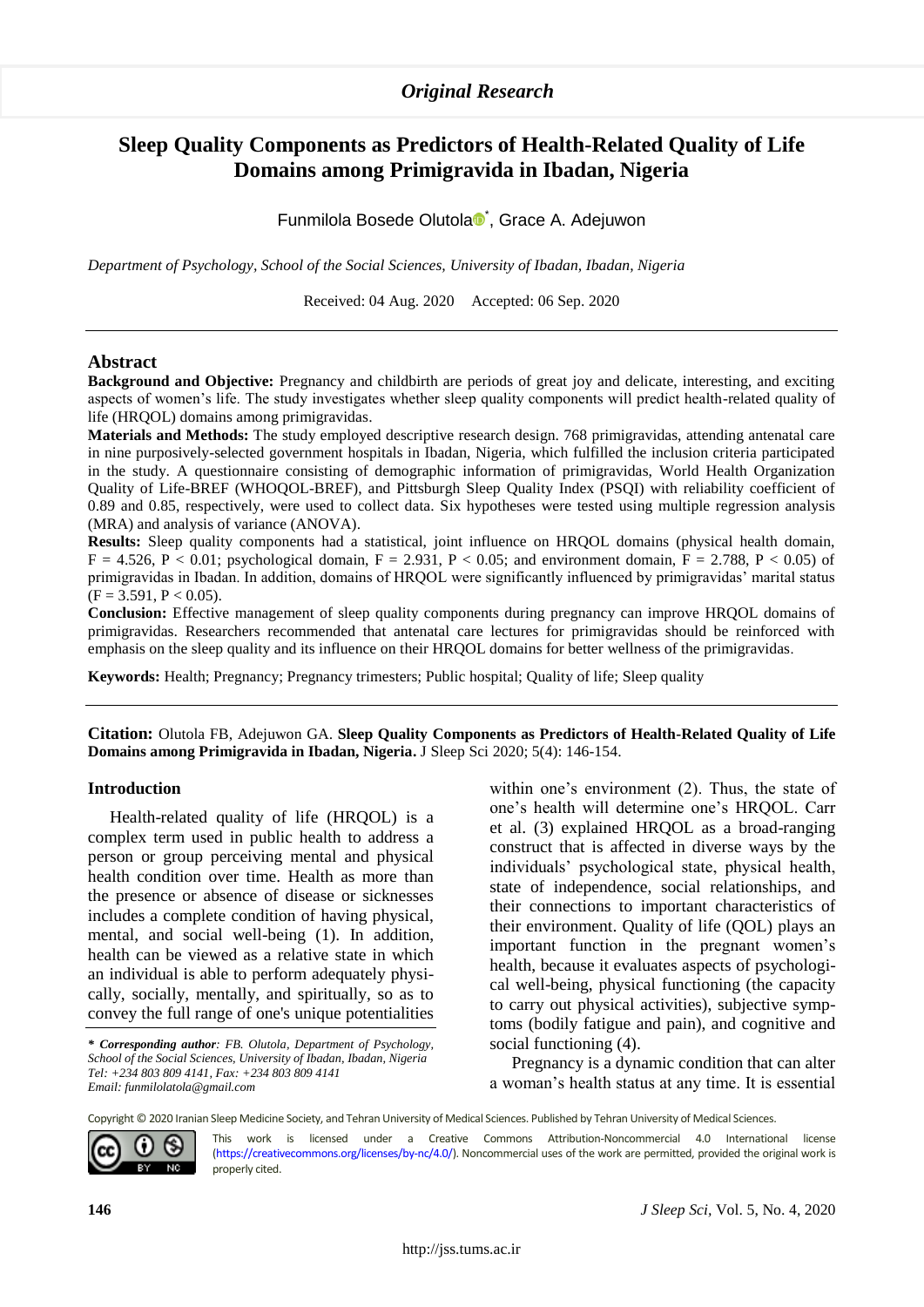for women to have healthy pregnancies, which will result in healthy children. First pregnancy has been observed as a significant transition in a woman's life (5).

Pregnancy (mostly the first one) involves various adjustments that include physiological, occupational, financial, and other areas. The required adjustment during pregnancy may evoke psychological, social, and behavioral distress for women, especially those with poor QOL (6). Primigravidas may be anxious about the health of their babies, imminent childbirth, and future responsibilities as mothers (7). Pregnancy involves two major changes which are physical and psychological changes. The understanding of these changes and their connections is important when offering any assistance relating to the pregnant woman's health, because it creates varying clinical outcomes in different people (8, 9). The physiological changes that take place during pregnancy and affect the biochemistry, anatomy of organs, and systems should be considered. They may affect sleep quality and HRQOL.

According to Raphael et al. (10), physical health QOL encompasses exercise, physical health, nutrition, clothing, personal hygiene, and overall appearance. It is commonly identified as physical HRQOL. Kane (11) examined the importance of physical health status features in QOL. Physical health status deals with physical well-being and absence of pain, illness, disease, injury, discomfort, and disability. Social health of QOL examines the way individuals viewed their personal experiences in terms of personal relationships, sexual activities, social supports, and the meaning that their situations have for them at a particular time in their lives. Having a responsibility in a society with connections to a social system is essential for individual's QOL (12).

Considering such things as social environment, material resources, and most importantly, the meanings that individuals attached to circumstances and occurrences in their lives, are important factors in social domain of HRQOL (12, 13). However, Forger et al. studied how pregnancy affected HRQOL of pregnant women having rheumatic diseases. The study reported more bodily pain and impaired physical domain in healthy women in the third trimester of pregnancy (14).

Sleep is an essential and unavoidable daily activity with different dimensions such as physiological, psychological, and social dimensions, which influence QOL and wellness of individuals. Sleep quality refers to how well one sleeps (15). A good sleep pattern is essential in the preparation for childbirth and keeps the fetus from the psychological strains and pressures of pregnancy (16).

Complaints by majority of pregnant women during pregnancy indicated declined sleep duration and poor sleep quality (17), that is mainly due to the influences of hormonal variations (18), frequent urination, backache, and other factors during pregnancy (19, 20).

Moreover, hormones are somewhat responsible for sleep-wake pattern. Variations in progesterone and estrogen level during pregnancy may cause sleep difficulties (21).

Sleep quality affects pregnant women's health and HRQOL, because they are prone to encounter sleep disorders during pregnancy. Sleep deprivation and disturbances have many reactions on the human body and psychological health (22). As pregnancy progresses, pregnant women experience more restless and fragmentary sleep which reduces sleep quality. Poor sleep quality is a crucial issue for pregnant women, because it affects physiological, cognitive/behavioral, social, and emotional health and total HRQOL (23, 24). During the first trimester of conception, time spent sleeping increases; however, sleep quality decreases. The duration of sleep reported by pregnant women starts to reduce from second trimester, and sleep disturbances get to the highest levels in the third trimester (25). In the first and third trimesters, most pregnant women report extreme tiredness.

Poor sleep continuity is common in pregnancy. Sleep is also measured by examining the duration of sleep attained during the night. Sleep duration changes across pregnancy trimesters, usually declining by term. It can add to poor sleep continuity and quality (26). Disturbances in sleep pattern and quality during pregnancy are generally grouped as disrupted sleep quality, short or long sleep duration, poor sleep continuity (fragmentation), sleep efficiency, sleep latency, and lack of sleep as daytime dysfunction. Sleep quality declines as pregnancy progresses, particularly as characterized by poor sleep continuity (27, 28). Sleep disruption affects QOL in a significant way. hose with poor sleep experience the daytime effects such as extreme daytime drowsiness (29).

However, issues regarding maternal health have become global issues requiring urgent em-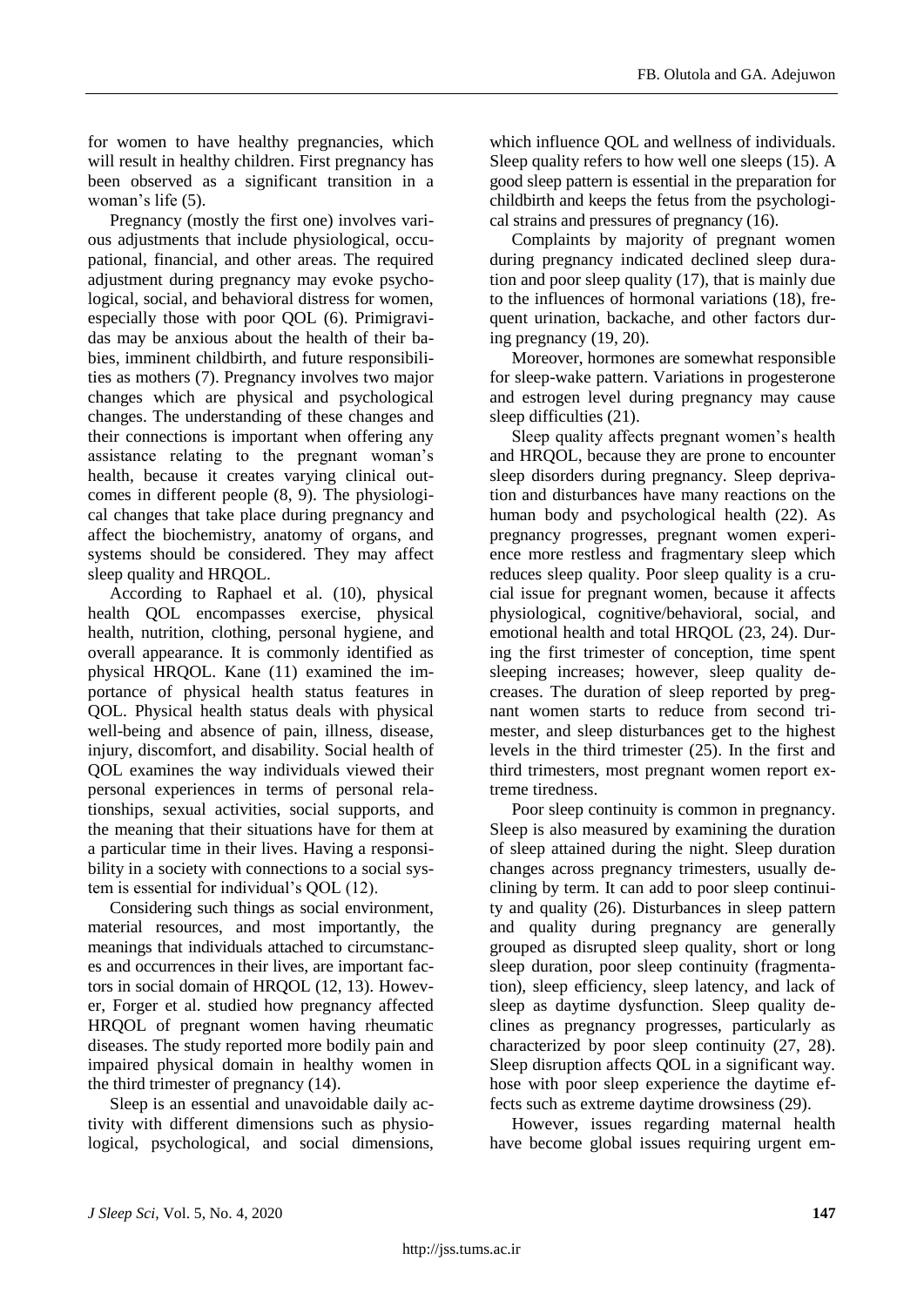pirical attention. It is important to note that maternal mortality is concentrated in Sub-Saharan Africa (where Nigeria is located) and Southern Asia, which jointly reported 86% of such deaths globally in 2013 (30, 31). Nigeria has been ranked high among the list of countries with high maternal mortality rate in the world. Nigeria's maternal mortality ratio of 814 per 100000 live births and under-five mortality ratio of 109 per 1000 live births make the country rated as the second highest contributor to the maternal and under-five mortality rate of the world (32).

Primigravidas experience more discomfort compared to multigravidas (33). Empirical studies have shown that primigravidas are in a high-risk group (34). Studies revealed that poor sleep quality increased complications like prolonged labor, cesarean section, and depression in the course of pregnancy and after childbirth (postpartum blues), which have adverse influence on families, the community, and QOL (35, 36). Moreover, 78% of expectant mothers reported having increased sleep disturbances in pregnancy compared with other periods of their lives (37).

Thus, the individual stages in the context of pregnant women can be related to intrapersonal concepts which may include developmental, demographic, biological, or psychological variables. Borcherding conducted a descriptive survey research to examine coping in healthy primigravidas and described socio-demographic variables related with coping styles. The study concluded that healthy primigravidas utilized different types of coping strategies, which are affected by sociodemographic factors (38).

Therefore, it is worthwhile to note that the importance of sleep quality in the HRQOL of pregnant women cannot be underestimated. This will assist them to maintain their well-being and deliver without complications. Hence, this study investigated the influence of sleep quality components on HRQOL domains among primigravidas in Ibadan, Nigeria.

However, six hypotheses were formulated in the study:

- 1. Sleep quality components will significantly, independently, and jointly influence physical health domain of HRQOL among primigravidas in Ibadan.
- 2. Sleep quality components will significantly, independently, and jointly influence psycho-

logical domain of HRQOL among primigravidas in Ibadan.

- 3. Sleep quality components will significantly, independently, and jointly influence social relationship domain of HRQOL among primigravidas in Ibadan.
- 4. Sleep quality components will significantly, independently, and jointly influence environment domain of HRQOL among primigravidas in Ibadan.
- 5. Primigravidas' marital status will have a significant influence on their HRQOL.
- 6. There will be a significant difference in HRQOL across the trimester stage of pregnancy (pregnancy duration) among primigravidas.

## **Materials and Methods**

In this study, the researchers adopted a descriptive research design of survey type. This study took place in Ibadan, from February to July, 2019. Purposive sampling technique was used to select nine public (government-owned) hospitals. The population consisted of all the primigravidas in public hospitals in Ibadan, while the target population consisted of primigravidas who were attending antenatal care in the public hospitals in Ibadan. 768 primigravidas attending antenatal care in 9 public hospitals in Ibadan that were purposively selected, participated in the study. These selected respondents fulfilled the inclusion criteria.

Relevant data were collected through a selfreport questionnaire consisting of three sections: A, B, and C.

Section A consisted of demographic characteristics of primigravidas. It contained information on age, marital status, and months of pregnancy.

Section B consisted of the World Health Organization Quality of Life-BREF (WHOQOL-BREF) scale. It is a 26-item questionnaire designed by WHOQOL Group to be a cross-cultural relevant scale for the subjective assessment of HRQOL. It was utilized to assess respondents' HRQOL. The items are graded on a 5-point Likert scale. The scores were transformed on a scale from 0 to100, with a score above 50 representing good health and below 50 representing poor health for each domain (39). Researchers recorded excellent internal reliability Cronbach's alpha of 0.86 for WHOQOL-BREF (40). Moreover, Cronbach's alpha of 0.89 was recorded during revalidation of the instrument in the course of this study.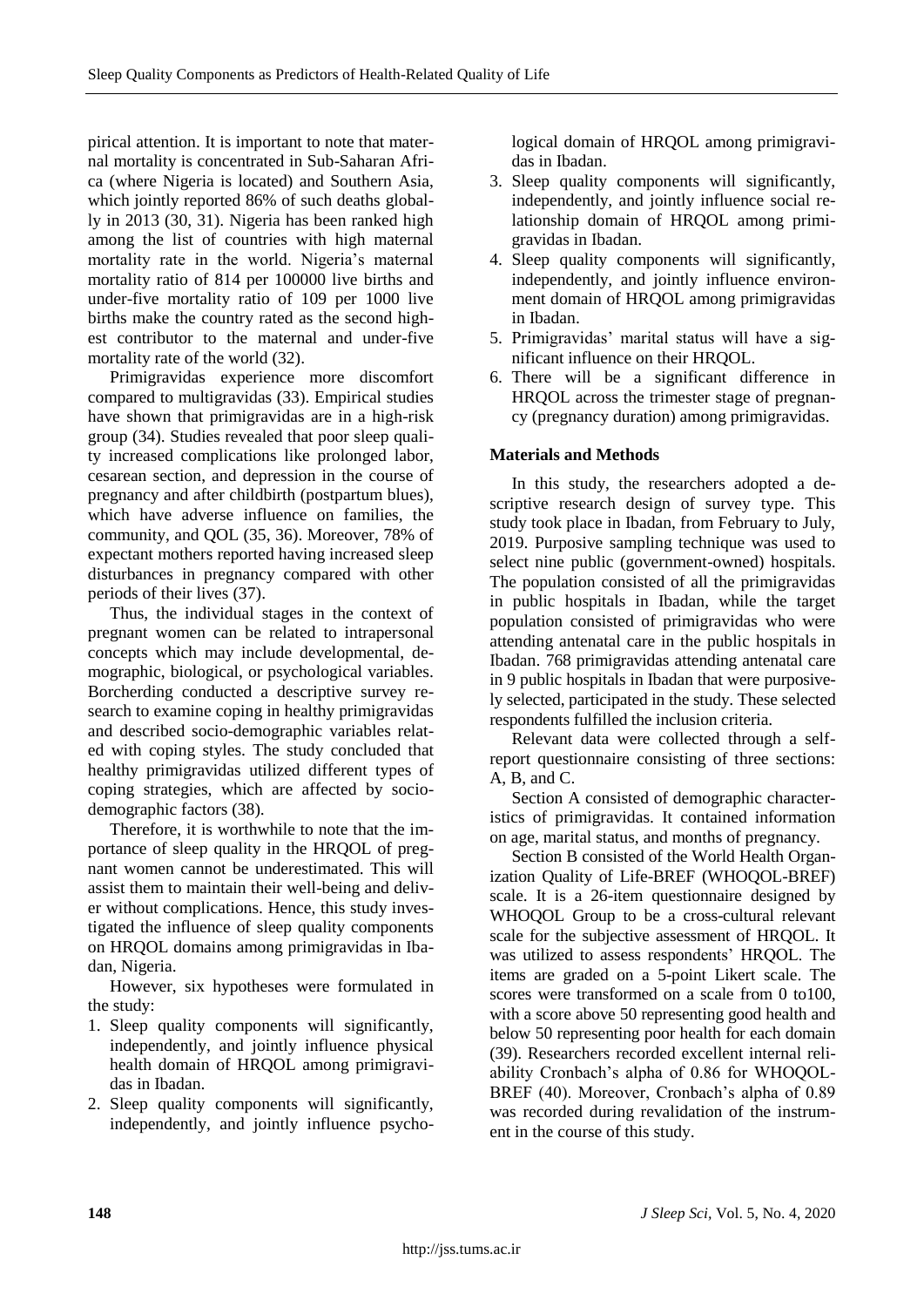Section C consisted of self-report Pittsburgh Sleep Quality Index (PSQI) using Likert and open-ended response formats and was developed by Buysse et al. (41). It was used to measure sleep quality of the participants. The PSQI yields scores of seven components (i.e., subscales): subjective sleep quality, sleep latency, sleep duration, habitual sleep efficiency, sleep disturbances, use of medication, and daytime dysfunction. Each component is rated on a scale of 0-3; thus, the score range is between 0 and 21. The sum of these seven subscales results in overall score of subjective sleep quality. PSQI scores less than 5 were classified as good sleepers, while scores above or equal to 5 were categorized as poor sleepers. The scale had Cronbach's alpha reliability of 0.80 (42). Cronbach's alpha of 0.85 was recorded during revalidation of the instrument.

*Ethical approval:* The researchers collected relevant data after the approval of the Social Sciences and Humanities Ethics Committee (SSHEC), Oyo State Ethics Review Committee (OSRERC), and University of Ibadan/University College Hospital Ethics Committee (UI/UCHEC). The researchers sought the cooperation of the health workers in the antenatal section (doctors, nurses, and health record officers) and questionnaire was administered on the participants that met the inclusion criteria during the antenatal clinic days.

*Criteria for inclusion:* Participants were primigravidas who were 18 years and above, primigravidas who were attending antenatal care in public hospitals only in Ibadan, and primigravidas who indicated willingness to participate in the study.

*Criteria for exclusion:* Women who have been pregnant more than once, primigravidas who were below 18 years, primigravidas who did not seek for health care (attending antenatal care) in public hospitals in Ibadan, and primigravida who were not willing to take part in the study.

*Statistical tools:* The data collected for the study were analyzed using frequency and percentage for the demographic characteristics of the respondents. Hypotheses one to four were analyzed using multiple regression analysis (MRA), while hypotheses five and six were analyzed using analysis of variance (ANOVA). All the hypotheses were tested at 0.01 and 0.05 alpha level.

### **Results**

The researchers presented the demographic characteristics of the respondents and the results of six hypotheses were formulated for the study.

Table 1 revealed that out of the 768 participants, 150 (19.4%) were single, 601 (78.3%) were married, 10 (1.3%) were divorced, and 7 (0.7%) were living apart. In addition, table 1 presents the duration of pregnancy among the participants in three trimesters, in which it was observed that 123 (16.0%) of the respondents were between 1-3 months of pregnancy, 321 (42.6%) were between 4-6 months, while the remaining 318 (41.4%) were between 7-9 months.

**Table 1.** Socio-demographic characteristics of the respondents

| <b>Characteristics</b>     | Level        | $n\left(\frac{0}{0}\right)$ |
|----------------------------|--------------|-----------------------------|
| Marital status             | Single       | 150(19.5)                   |
|                            | Married      | 601 (78.3)                  |
|                            | Divorced     | 10(1.3)                     |
|                            | Living apart | 7(0.9)                      |
| Total                      |              | 768 (100)                   |
|                            | $1 - 3$      | 123(16.0)                   |
| Pregnancy duration (month) | $4-6$        | 327(42.6)                   |
|                            | $7-9$        | 318 (41.4)                  |

Hypothesis One: Sleep quality components will significantly, independently, and jointly influence physical health domain of HRQOL among primigravidas in Ibadan.

The results of the hypothesis are presented in table 2.

The results in table 2 show that sleep quality components jointly predicted physical health domain of HRQOL among primigravidas in Ibadan  $[R = 0.200, R^2 = 0.040, F_{(7,759)} = 4.526, P < 0.010].$ 

| <b>Variable</b>           |          | t-value  | <b>P-value</b> | R     | $\mathbf{R}^2$ |       | <b>P-value</b> |
|---------------------------|----------|----------|----------------|-------|----------------|-------|----------------|
| Subjective sleep quality  | $-0.084$ | $-2.186$ | 0.029          | 0.200 | 0.040          | 4.526 | < 0.010        |
| Sleep latency             | $-0.052$ | $-1.390$ | 0.165          |       |                |       |                |
| Sleep duration            | $-0.001$ | $-0.020$ | 0.984          |       |                |       |                |
| Habitual sleep efficiency | $-0.110$ | $-3.045$ | 0.002          |       |                |       |                |
| Sleep disturbance         | 0.148    | 3.843    | ${}_{< 0.001}$ |       |                |       |                |
| Use of medication         | $-0.027$ | $-0.687$ | 0.493          |       |                |       |                |
| Daytime dysfunction       | $-0.072$ | $-1.767$ | 0.078          |       |                |       |                |

**Table 2.** Multiple regression analysis (MRA) showing the influence of sleep quality components on physical health domain of health-related quality of life (HROOL)

Degree of freedom  $(df) = 7, 759$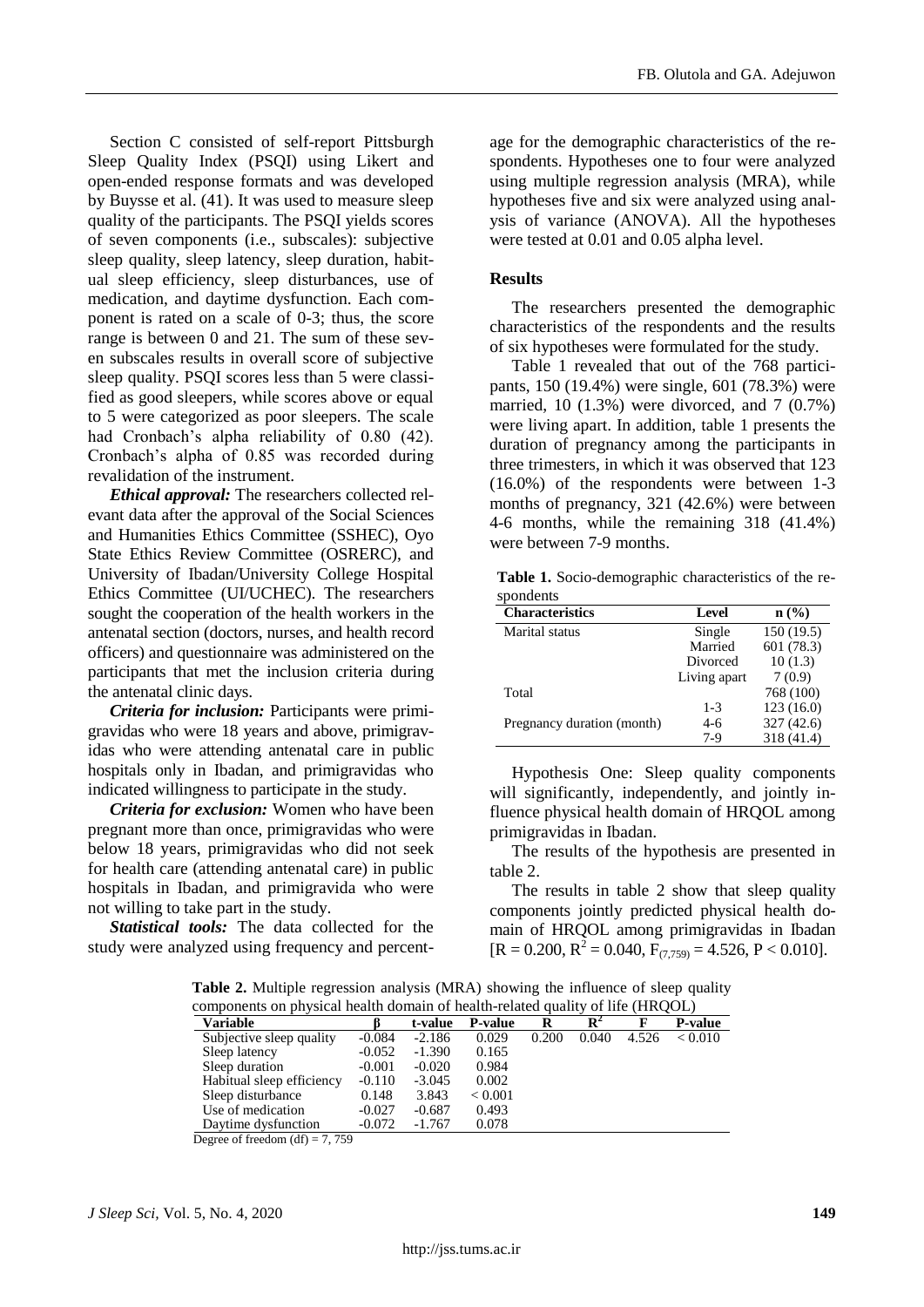| components on psychological comain of health related quality<br>$\mathbf{v}$ . $\mathbf{v}$<br>,…… |          |          |                |       |                |       |                |
|----------------------------------------------------------------------------------------------------|----------|----------|----------------|-------|----------------|-------|----------------|
| <b>Variable</b>                                                                                    |          | t-value  | <b>P-value</b> | R     | $\mathbf{R}^2$ | F     | <b>P-value</b> |
| Subjective sleep quality                                                                           | $-0.060$ | $-1.538$ | 0.125          | 0.162 | 0.026          | 2.931 | < 0.050        |
| Sleep latency                                                                                      | 0.063    | 1.685    | 0.092          |       |                |       |                |
| Sleep duration                                                                                     | 0.029    | 0.787    | 0.431          |       |                |       |                |
| Habitual sleep efficiency                                                                          | $-0.024$ | $-0.670$ | 0.503          |       |                |       |                |
| Sleep disturbance                                                                                  | 0.075    | 1.924    | 0.055          |       |                |       |                |
| Use of medication                                                                                  | $-0.049$ | $-1.257$ | 0.209          |       |                |       |                |
| Daytime dysfunction                                                                                | $-0.094$ | $-2.290$ | 0.022          |       |                |       |                |
|                                                                                                    |          |          |                |       |                |       |                |

**Table 3.** Summary of multiple regression showing the influence of sleep quality components on psychological domain of health-related quality of life (HRQOL)

Degree of freedom  $(df) = 7, 759$ 

This implies that sleep quality components jointly accounted for 4.0% variance in physical health domain of HRQOL.

Moreover, the analysis of independent predictions indicated that habitual sleep efficiency ( $\beta$  = -.110, t = -3.045, P < 0.010) and sleep disturbance (β = 0.148, t = 3.843, P < 0.010) independently and significantly predicted physical health domain of HRQOL among primigravidas in Ibadan. Therefore, hypothesis one was partially supported by the results obtained in this study.

Hypothesis Two: Sleep quality components will significantly, independently, and jointly influence psychological domain of HRQOL among primigravidas in Ibadan.

The hypothesis was tested using MRA and the results are presented in table 3.

The results in table 3 show that sleep quality components jointly predicted psychological domain of HRQOL among primigravidas in Ibadan  $[R = 0.162, R^2 = 0.026, F_{(7,759)} = 2.931, P < 0.050].$ This implies that sleep quality domains jointly accounted for 2.6% variance in physical health domain of HRQOL.

Though the predictive influence of sleep quality components on psychological domain of HRQOL was very low, it was statistically significant. This means that sleep quality components still have influence on psychological domain of HRQOL.

In addition, the analysis of independent predictions indicated that daytime dysfunction ( $\beta$  = -0.094, t = -2.290, P < 0.050) independently and significantly predicted psychological domain of HRQOL among primigravidas in Ibadan. Therefore, the stated hypothesis two was partially accepted based on the results obtained in this study.

Hypothesis Three: Sleep quality components will significantly, independently, and jointly influence social relationship domain of HRQOL among primigravidas in Ibadan.

The hypothesis was tested using MRA and the results are presented in table 4.

The results in table 4 show that sleep quality components did not have a joint influence on social relationship domain of HRQOL among primigravidas in Ibadan [R = 0.078,  $R^2 = 0.006$ ,  $F_{(7,759)} = 0.672$ ,  $P > 0.050$ . In addition, sleep quality domains did not independently and significantly predict the social relationship domain of HRQOL among primigravidas in Ibadan. Therefore, the stated hypothesis three was not accepted based on the results obtained in this study.

Hypothesis Four: Sleep quality components will significantly, independently, and jointly influence environment domain of HRQOL among primigravidas in Ibadan.

The hypothesis was tested using MRA and the results are presented in table 5. The results in table 5 show that sleep quality components jointly predicted environment domain of HRQOL among primigravidas in Ibadan [R = 0.158,  $R^2 = 0.025$ ,  $F_{(7,759)} = 2.788$ , P < 0.050]. This implies that sleep quality components jointly accounted for 2.5% variance in environment domain of HRQOL.

Table 4. Summary of multiple regression showing the influence of sleep quality components on social relationship domain of health-related quality of life (HROOL)

| components on social relationship aoniam or health related quality or me (rirected) |          |          |                |       |                |       |                |
|-------------------------------------------------------------------------------------|----------|----------|----------------|-------|----------------|-------|----------------|
| <b>Variable</b>                                                                     |          | t-value  | <b>P-value</b> | R     | $\mathbf{R}^2$ |       | <b>P-value</b> |
| Subjective sleep quality                                                            | $-0.004$ | $-0.104$ | 0.917          | 0.078 | 0.006          | 0.672 | > 0.050        |
| Sleep latency                                                                       | $-0.022$ | $-0.581$ | 0.561          |       |                |       |                |
| Sleep duration                                                                      | 0.028    | 0.764    | 0.445          |       |                |       |                |
| Habitual sleep efficiency                                                           | $-0.033$ | $-0.898$ | 0.370          |       |                |       |                |
| Sleep disturbance                                                                   | 0.031    | 0.789    | 0.431          |       |                |       |                |
| Use of medication                                                                   | $-0.063$ | $-1.596$ | 0.111          |       |                |       |                |
| Daytime dysfunction                                                                 | 0.004    | 0.090    | 0.929          |       |                |       |                |
|                                                                                     |          |          |                |       |                |       |                |

Degree of freedom  $(df) = 7, 759$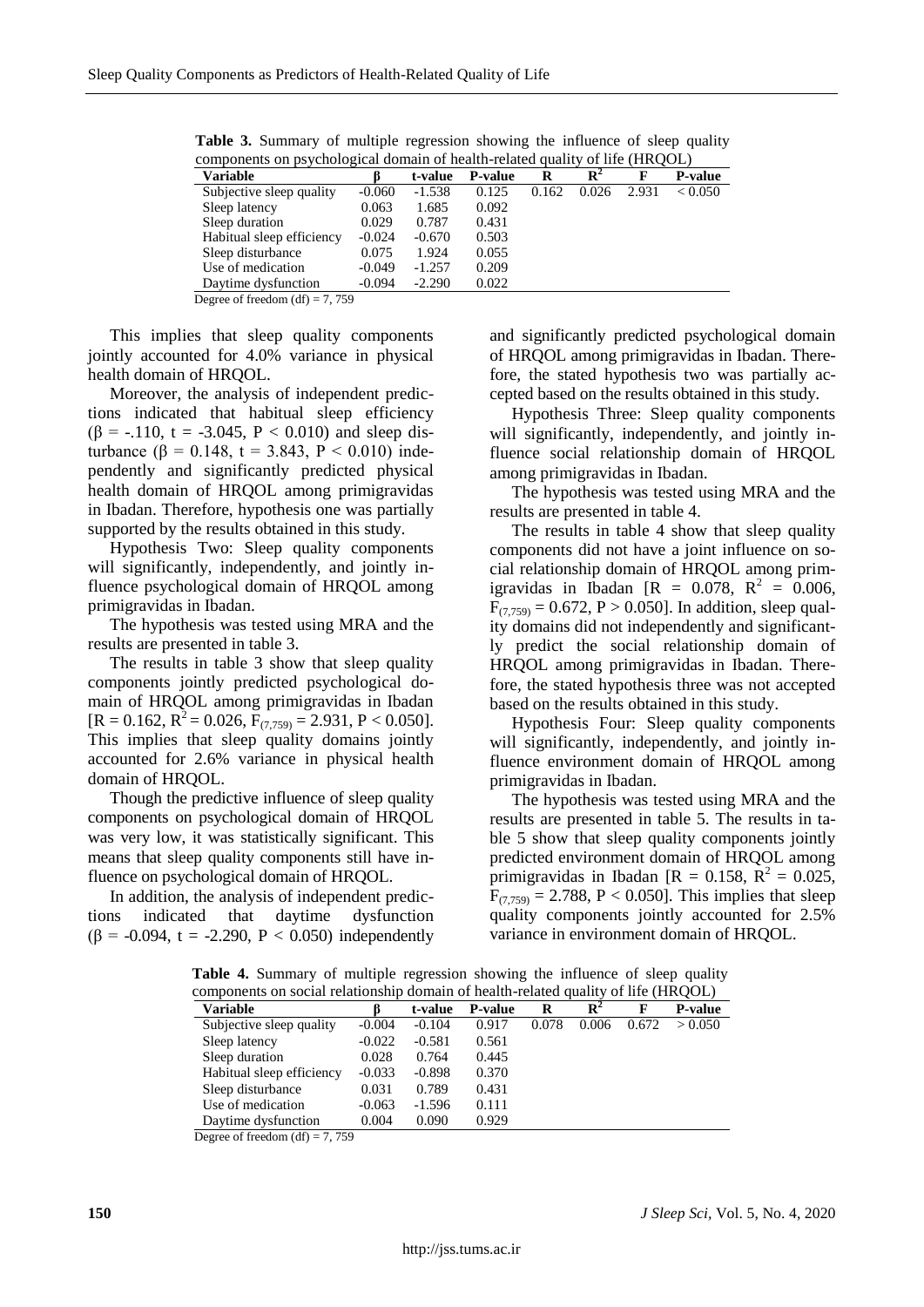| components on environment domain of nealth-related quality of life (HROOL) |          |          |                |       |                |       |                |
|----------------------------------------------------------------------------|----------|----------|----------------|-------|----------------|-------|----------------|
| <b>Variable</b>                                                            |          | t-value  | <b>P-value</b> | R     | $\mathbf{R}^2$ | F     | <b>P-value</b> |
| Subjective sleep quality                                                   | $-0.037$ | $-0.954$ | 0.340          | 0.158 | 0.025          | 2.788 | < 0.050        |
| Sleep latency                                                              | $-0.016$ | $-0.435$ | 0.664          |       |                |       |                |
| Sleep duration                                                             | $-0.054$ | $-1.492$ | 0.136          |       |                |       |                |
| Habitual sleep efficiency                                                  | 0.007    | 0.195    | 0.846          |       |                |       |                |
| Sleep disturbance                                                          | 0.153    | 3.948    | < 0.001        |       |                |       |                |
| Use of medication                                                          | 0.003    | 0.083    | 0.934          |       |                |       |                |
| Daytime dysfunction                                                        | $-0.053$ | $-1.280$ | 0.201          |       |                |       |                |

**Table 5.** Summary of multiple regression showing the influence of sleep quality components on onvironment domain of boolth related quality of life (HPOOL) of health-related quality of life (HRQO)

Moreover, the analysis of independent predictions indicated that sleep disturbance ( $\beta = 0.153$ ,  $t = 3.948$ ,  $P < 0.050$ ) independently and significantly predicted the environment domain of HRQOL among primigravidas in Ibadan. Therefore, the stated hypothesis four was partially accepted based on the results obtained in the study.

Hypothesis Five: Primigravidas' marital status will have a significant influence on their HRQOL.

This hypothesis was tested using one-way ANOVA. Outcomes are revealed in table 6a.

**Table 6a.** Summary of one-way analysis of variance (ANOVA) showing the influence of marital status on health-related quality of life (HRQOL) of primigravidas

| Variable              | ß          | t-    | <b>P-value</b> | F     | Р.    |
|-----------------------|------------|-------|----------------|-------|-------|
|                       |            | value |                |       | value |
| <b>Between</b>        | 2155.173   | 4     | 538.793        | 3.591 | 0.007 |
| groups                |            |       |                |       |       |
| Within                | 114491.656 | 763   | 150.055        |       |       |
| groups                |            |       |                |       |       |
| Total                 | 116646.828 | 767   |                |       |       |
| df: Degree of freedom |            |       |                |       |       |

Outcomes from table 6a indicate that there was a significant, statistical influence of marital status on HRQOL among primigravidas  $[F<sub>(3,763)</sub>] = 3.591$ , P < 0.050]. The result implies that the HRQOL varied significantly across the marital status of primigravidas. Thus, a post-hoc analysis was carried out to ascertain the order of influence across the various marital statuses of the participants. Outcomes of the post-hoc analysis are shown in table 6b.

Results of mean ranking from table 6b show that primigravidas who were living apart reported the highest level of HRQOL ( $\bar{x}$  = 100.20). Primigravidas who were married ( $\bar{x}$  = 96.31) and single  $(\bar{x}$  = 92.40) ranked 2<sup>nd</sup> and 3<sup>rd</sup>, respectively, in their levels of HRQOL. Primigravidas who were divorced reported the lowest level of HRQOL  $(\bar{x} = 92.00)$ . Furthermore, least significant difference (LSD) results on HRQOL revealed that mean differences that were greater than (or equal to) 7.79 were significant at  $P < 0.050$ . The hypothesis stated was therefore supported.

**Table 6b.** Multiple comparison showing least significant difference (LSD) of health-related quality of life (HRQOL) across marital status

| <b>Marital status</b> |         |                             |             | Mean   |
|-----------------------|---------|-----------------------------|-------------|--------|
| Single                | $-3.91$ | 0.40                        | $-7.79^{*}$ | 92.40  |
| Married               |         | 4.31                        | $-3.88$     | 96.31  |
| Divorced              |         |                             | $-8.20*$    | 92.00  |
| Living apart          |         |                             |             | 100.20 |
| $\cdots$<br>$-$       | $\sim$  | $\sim$ $\sim$ $\sim$ $\sim$ |             |        |

\* The mean difference is significant at the 0.05 level

Hypothesis Six: There will be a significant difference in HRQOL across the trimester stage of pregnancy among primigravidas.

The stated hypothesis was analyzed utilizing one-way ANOVA. Outcomes are shown in table 7.

Results from table 7 show that there was no significant statistical difference in HRQOL across the trimester stage of pregnancy among primigravidas  $[F_{(2,765)} = 2.756, P > 0.050]$ . The results imply that the trimester stage of pregnancy among the participants had no significant influence on their HRQOL. The hypothesis stated was therefore rejected.

#### **Discussion**

Hypothesis one which states that sleep quality components will significantly, independently, and jointly influence physical health domain of HRQOL among primigravidas in Ibadan was partially accepted.

**Table 7.** Summary of one-way analysis of variance (ANOVA) showing influence of trimester stage of pregnancy on health-related quality of life (HRQOL)

|                | Sum of squares | df  | <b>Mean square</b> |       | <b>P-value</b> |
|----------------|----------------|-----|--------------------|-------|----------------|
| Between groups | 834.424        |     | 417.212            | 2.756 | 0.064          |
| Within groups  | 115812.404     | 765 | 151.389            |       |                |
| Total          | 116646.828     | 767 |                    |       |                |
| $ -$           |                |     |                    |       |                |

df: Degree of freedom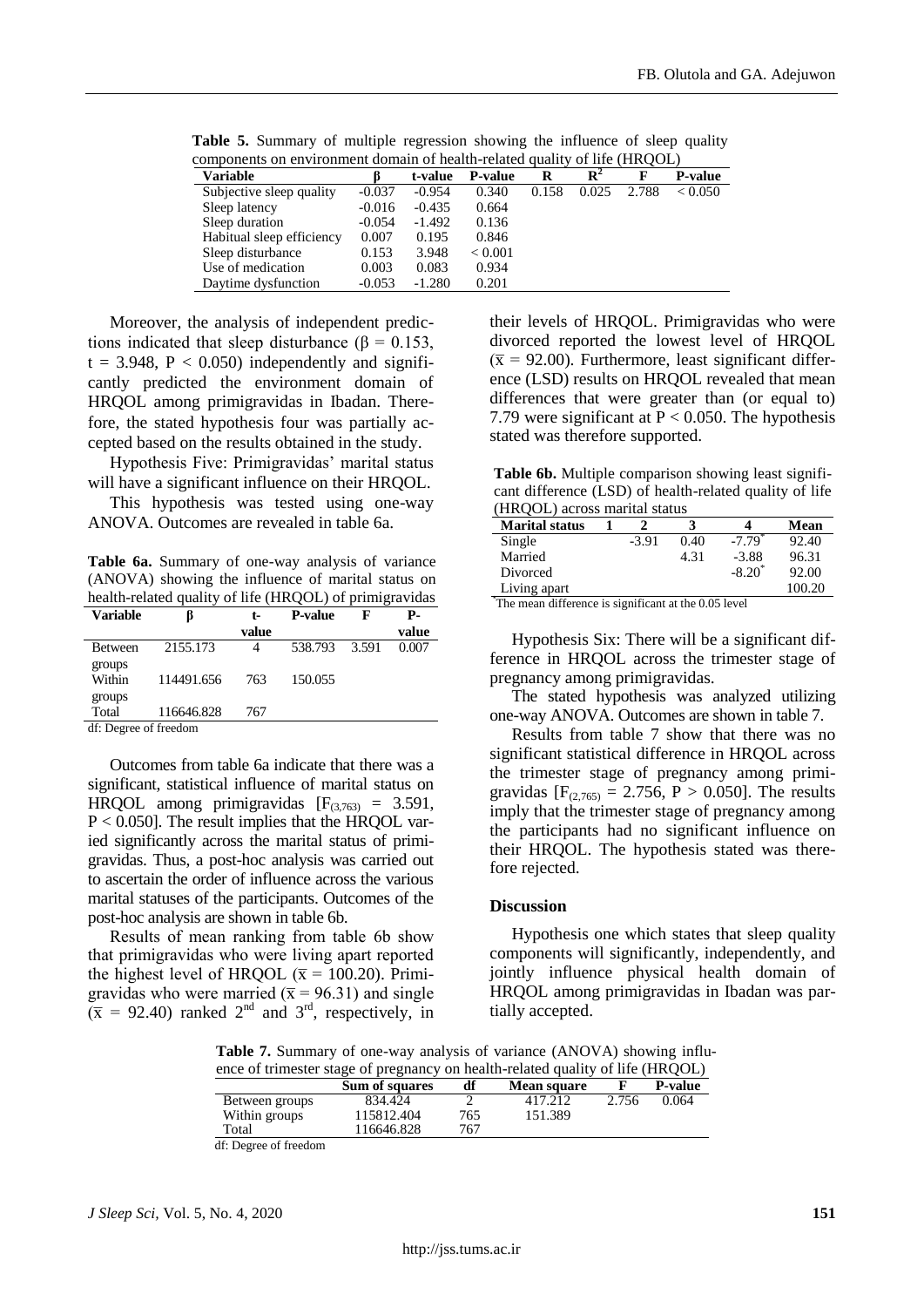The results show that sleep quality components jointly accounted for 4.0% variance in physical health domain of HRQOL. Moreover, habitual sleep efficiency and sleep disturbance independently and significantly predicted physical health domain of HRQOL among primigravidas in Ibadan.

Calou et al. (43) supported the results obtained in hypothesis one. They reported that practicing physical activity during pregnancy favored a better QOL. This finding aligned with the outcome of the study undertaken by Sut et al. (44) on pregnant women. Their report revealed that a significant association existed between sleep quality and HRQOL among pregnant women. Mourady et al. (45) also reported a similar result during their cross-sectional study on correlates of QOL among 141 sampled pregnant women. They reported that a remarkable relationship existed between sleep and QOL among pregnant women.

Hypothesis two which assumes that sleep quality components will significantly, independently, and jointly influence psychological domain of HRQOL among primigravidas in Ibadan was partially accepted. From the results, sleep quality domains jointly accounted for 2.6% variance in physical health domain of HRQOL, while daytime dysfunction independently and significantly predicted psychological domain of HRQOL among primigravidas in Ibadan. This finding also aligned with the outcome of the study undertaken by Rezaei et al. (46). Their study on QOL in expectant mothers with sleep challenges showed that in the second trimester, the mean of sleep quality was  $8.62 \pm 2.81$  in those having sleep problems or unfavorable sleep quality. QOL and psychological health domain related to sleep quality.

The  $3<sup>rd</sup>$  hypothesis states that sleep quality components will significantly, independently, and jointly influence social relationship domain of HRQOL among primigravidas in Ibadan. The stated hypothesis three was rejected, because sleep quality components did not significantly, independently, and jointly influence social relationship domain of HRQOL among primigravidas in Ibadan. The findings of this study were supported by Lee (23) and Lee et al. (24). They observed that poor sleep quality was a crucial issue for expectant mothers, because it affected physiological, cognitive/behavioral, social, as well as emotional health.

The fourth hypothesis which suggests that sleep quality components will significantly, independently, and jointly influence environment domain of HRQOL among primigravidas in Ibadan was partially accepted, because sleep quality components jointly accounted for 2.5% variance in environment domain of HRQOL. Thus, sleep disturbance independently and significantly predicted the environment domain of HRQOL among primigravidas in Ibadan. In addition, the result of this study aligned with the result of a study by Tsai et al. (47) which investigated the relationship between sleep and HRQOL among pregnant women using a cross-sectional and longitudinal method. They reported that of all the components of sleep quality, sleep disturbances were prominent and persistent issues in pregnant women.

Hypothesis five in this study which stated that primigravidas' marital status would have a significant influence on their HRQOL was confirmed. The result of post-hoc analysis revealed that respondents who were living apart and those who were married had higher mean of HRQOL than those who were single and those who were divorced. The study is supported by the work of Calou et al. (48) on maternal determinants of QOL among Brazilian women who were pregnant. Their study was a cross-sectional research undertaken in one private unit and two public units that provided prenatal care services. Their finding showed that marital status and significant others were the determinants that positively interfered in the pregnant women's QOL.

Hypothesis six which states that there will be a significant influence of pregnancy trimesters on HRQOL was not confirmed and thus not accepted. This means that pregnancy trimester of primigravidas does not have significant predictive capacity of their HRQOL. It is good to note that the insignificant statistical difference obtained in hypothesis six may be as a result of the respondents used in the study; they were all primigravidas which made the respondents to be homogeneous in nature. The result is not in agreement with Fernandes and Vido (49) who examined expectant mothers' QOL at each trimester of pregnancy. They observed that gravid women in the first trimester reported better QOL than those in the second trimester. Moreover, no disparity in QOL was found between those in the first, second, and third trimester of pregnancy. In addition, re-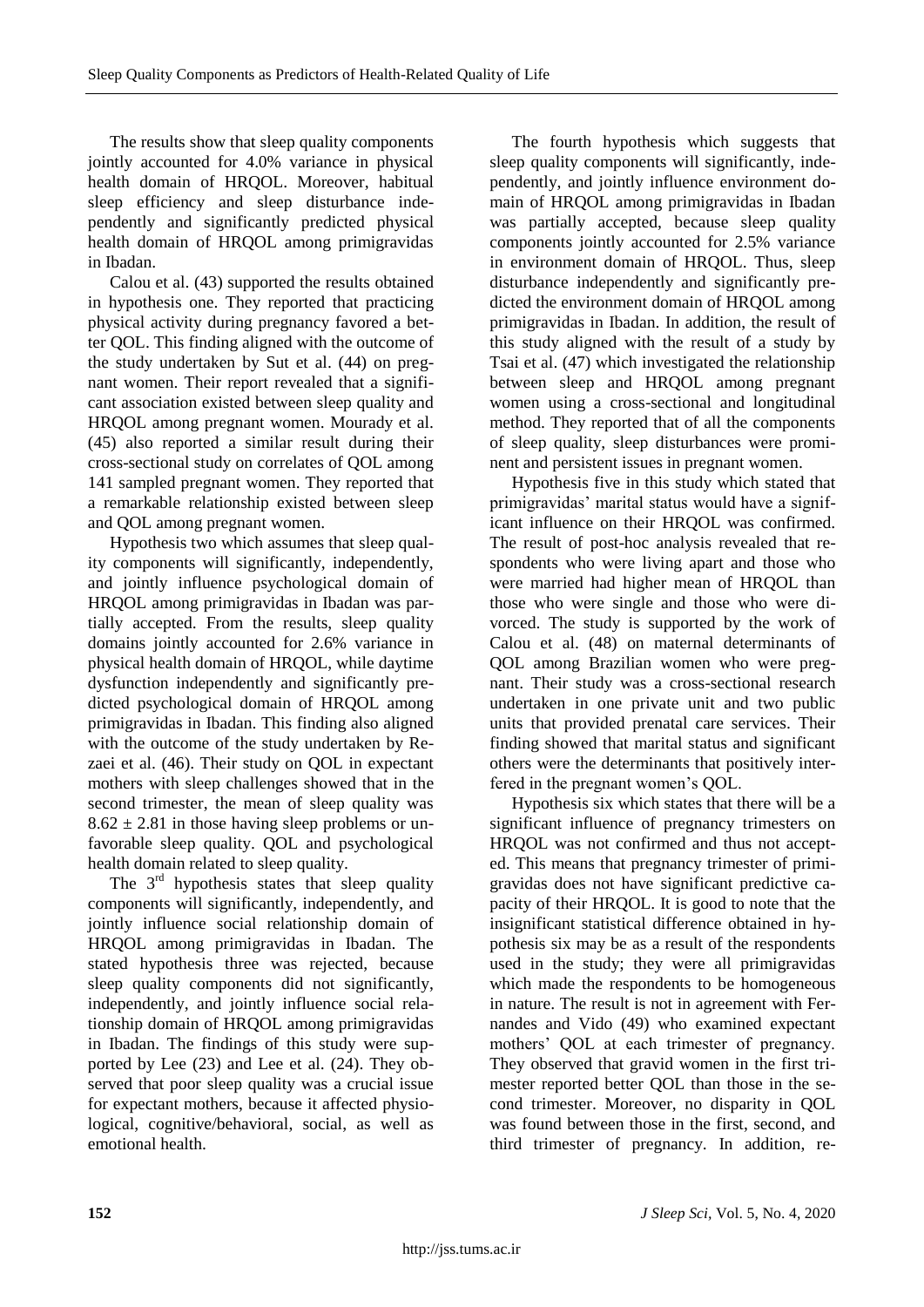searchers also discovered that the last trimester of pregnancy had the lowest QOL scores, while the second trimester had the highest scores (50, 51).

## **Conclusion**

HRQOL is a complex concept that involves components associated with mental, physical, social, and emotional functioning. From the results, the researchers concluded that sleep quality components (subjective sleep quality, sleep latency, sleep duration, habitual sleep efficiency, sleep disturbance, use of medication, and daytime dysfunction) of primigravidas were very important to their physical, psychological, social relationship, and environment domains of HRQOL. This means that sleep quality components are important variables when considering primigravidas' HRQOL, because they could play some level of roles in explaining how poor or good primigravidas' HRQOL will be.

The following recommendations were made based on the results of this study:

- 1. Health-care workers should lay more emphasis on how sleep quality components influence the HRQOL domains of primigravidas. This will assist them to live a healthy life and maintain their well-being.
- 2. Antenatal care lectures for primigravidas should be reinforced with emphasis on the sleep quality components and their influence on primigravidas' HRQOL.

*Limitations:* Prominent among the limitations are study area, scope, and population. The study participants were limited to primigravidas attending public hospitals in Ibadan. Thus, findings cannot be generalized to other healthcare providers such as private, mission, and trado-medical hospitals. These should be covered in future studies for wider generalization and comparison of findings. Moreover, the location of the study can be extended to other states or regions in Nigeria.

### **Conflict of Interests**

Authors have no conflict of interests.

### **Acknowledgments**

The researchers give special thanks to all the primigravidas who willingly participated in the research. The authors also thank the health personnel of the hospitals for their assistance during the study.

### **References**

- 1. World Health Organization. Population Reports: Issues in World Health: 9, Geneva. 2020.
- 2. The Free Dictionary by Farlex. Holistic health [Online]. [cited 2018 Oct 23]; Available from: URL: https://medical-dictionary.thefreedictionary.com/ holistic+health
- 3. Carr AJ, Higginson IJ, Robinson PG. Quality of life. London, IK: BMJ Books, 2003.
- 4. Ware JEJ, Kosinski, M, Bjorner, JB, et al. User's Manual for the SF-36v2TM Health Survey.  $2<sup>nd</sup>$  ed. Lincoln, RI: Quality Metric Incorporated; 2007.
- 5. Hofberg K, Ward MR. Fear of pregnancy and childbirth. Postgrad Med J 2003; 79: 505-10.
- 6. Ritter C, Hobfoll SE, Lavin J, et al. Stress, psychosocial resources, and depressive symptomatology during pregnancy in low-income, inner-city women. Health Psychol 2000; 19: 576-85.
- 7. Lobel M, Hamilton J, Cannella D. Psychosocial perspectives on pregnancy: prenatal maternal stress and coping. Soc Personal Psychol Compass 2008; 2: 1600-23.
- 8. Davis-Floyd R. Birth as an American rite of passage. 2<sup>nd</sup>. Berkeley, CA: University of California Press; 2004.
- 9. Gottlieb DJ. Does obstructive sleep apnea treatment reduce cardiovascular risk?: It is far too soon to say. JAMA 2017; 318: 128-30.
- 10.Raphael D, Brown I, Renwick P, et al. Quality of life: What are the implications for health promotion? Am J Health Behav 1997; 21(2): 118-28.
- 11. Kane RL. Assuring quality in nursing home care. J Am Geriatr Soc 1998; 46: 232-7.
- 12.Bond J. Quality of life for people with dementia: Approaches to the challenge of measurement. Ageing Soc 1999: 5; 561-79.
- 13.Baxter J, Shetterly SM, Eby C, et al. Social network factors associated with perceived quality of life. The San Luis Valley Health and Aging Study. J Aging Health 1998; 10: 287-310.
- 14. Forger F, Ostensen M, Schumacher A, et al. Impact of pregnancy on health related quality of life evaluated prospectively in pregnant women with rheumatic diseases by the SF-36 health survey. Ann Rheum Dis 2005; 64: 1494.
- 15. National Sleep Foundation. Why do we need Sleep? [Online]. [cited 2020]; Available from: URL: https:/ http://www.sleepfoundation.org//www.sleepfoundatio n.org/articles/why-do-we-need-sleep
- 16. Evy Baby. The importance of sleep during pregnancy [Online]. [cited 2015 Oct]; Available from: URL: https://www.evybaby.com/en-eg/momsland/articles/2015/october/the-importance-of-sleepduring-pregnancy
- 17. Okun ML, Tolge M, Hall M. Low socioeconomic status negatively affects sleep in pregnant women. J Obstet Gynecol Neonatal Nurs 2014; 43: 160-7.
- 18. Mehta N, Shafi F, Bhat A. Unique aspects of sleep in women. Mo Med 2015; 112: 430-4.